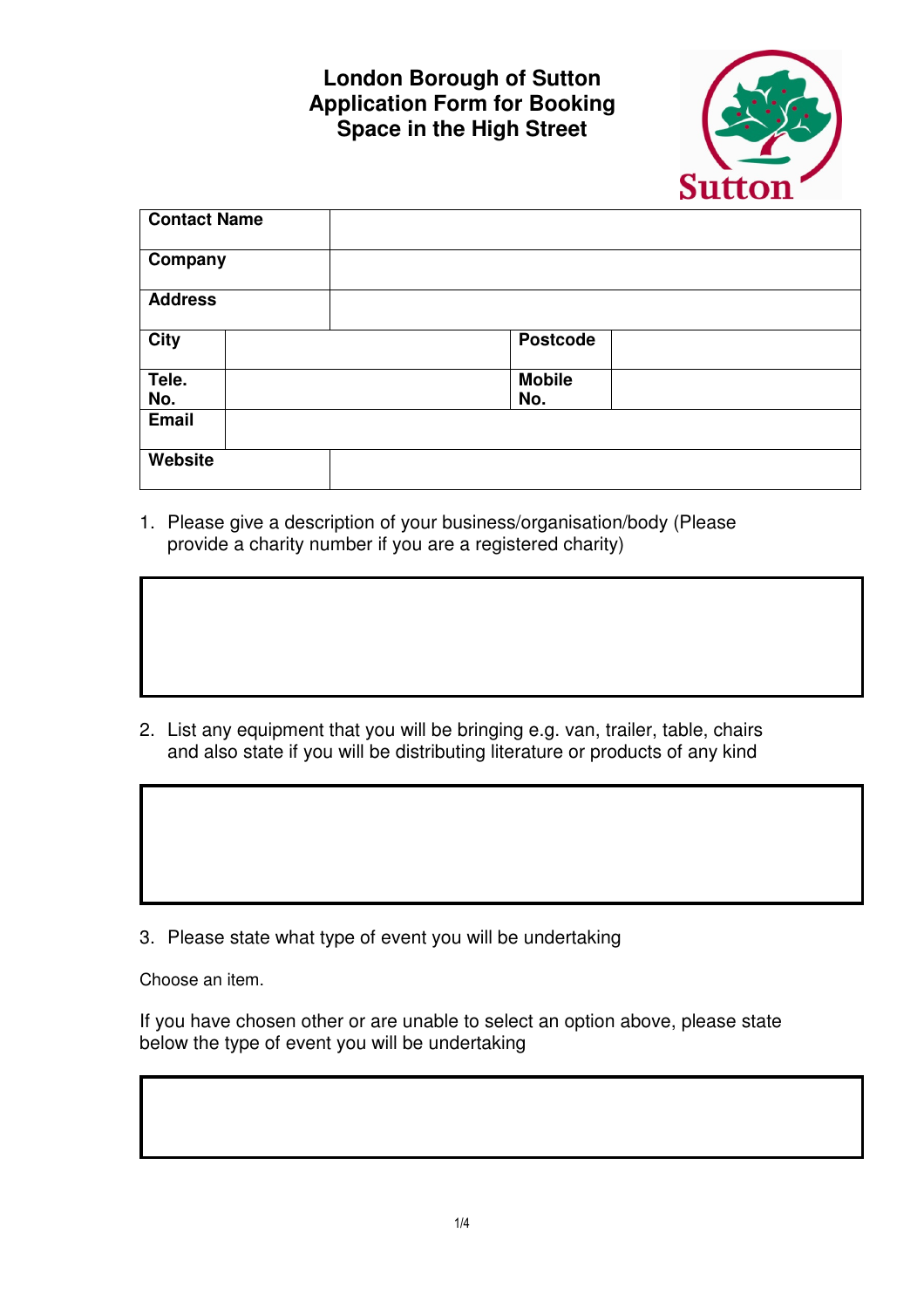4. Please state what date you want to hire Space in the Town Centre

|             | <b>Start</b> | <b>End</b> |
|-------------|--------------|------------|
| Day         |              |            |
| <b>Date</b> |              |            |

5. Please state what times that you would be undertaking your event in the High Street

|                       | <b>Start</b> | <b>End</b> |
|-----------------------|--------------|------------|
| <b>Setup time</b>     |              |            |
| <b>Trading time</b>   |              |            |
| <b>Breakdown time</b> |              |            |

6. How many members of staff will be working the stand (in the space)

**………………………………**

7. Is this your first request for a space in Sutton High Street (Yes/No)

**………………………………**

8. If yes, please state other High Streets or markets that you have traded or solicited business

9. Please state which High Street you wish to be situated in, in addition to a preferred location. Please note that we will provide an alternative location for you if the space is already booked

| <b>High Street</b>  |  |
|---------------------|--|
| <b>Trading time</b> |  |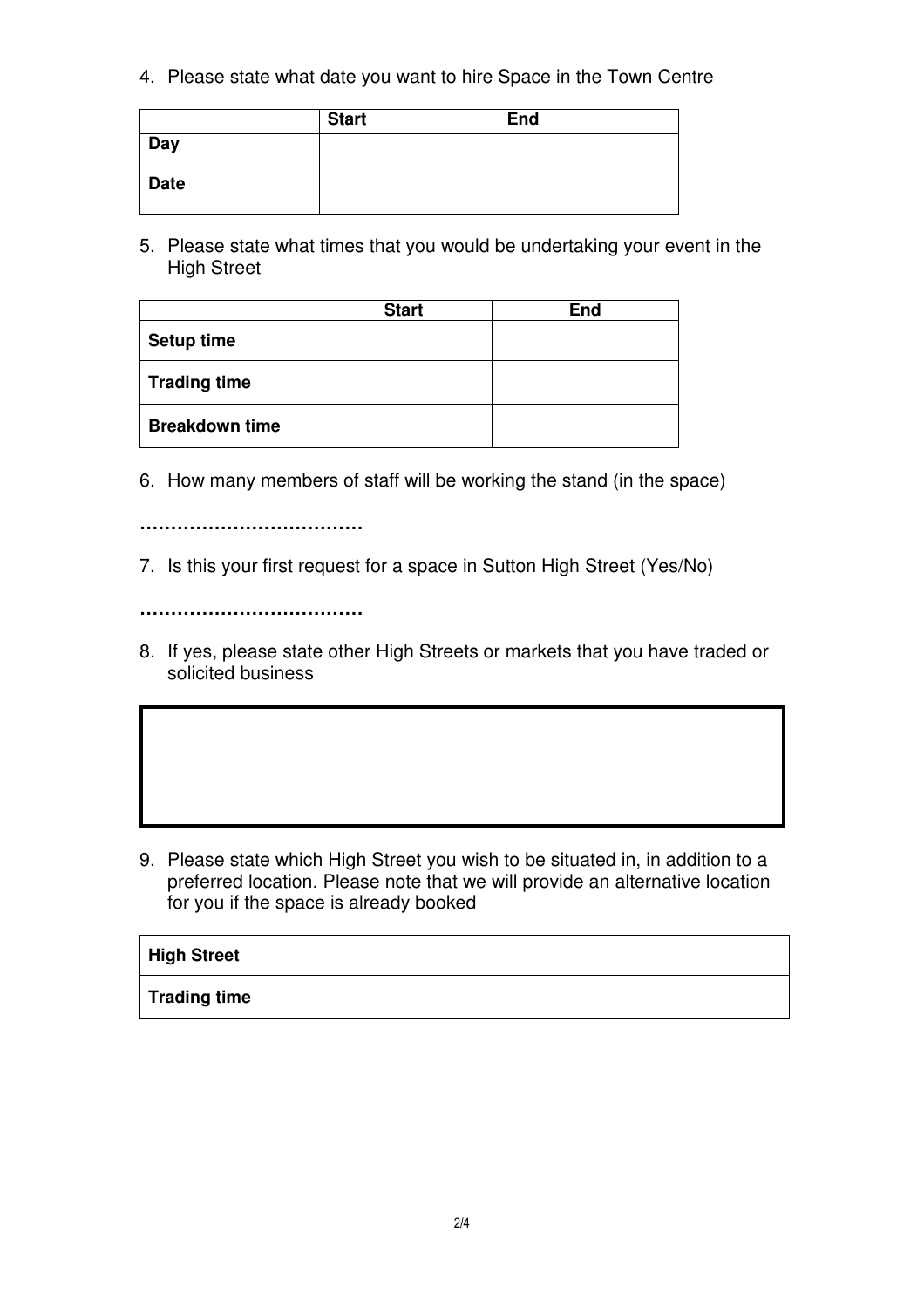10. Will your event involve trading? (the sale of goods, exchange of monies or personal finance details) – If yes, please list what type of product/service will be provided

**………………………………**

11. Please confirm the policy number and value of your Public Liability Insurance

**Number………………………………**

**Value……………………………** 

12. If applicable, please enter the make and model of your promotional vehicle or bus only if this is part of your event (Pease note that if a vehicle is being used for your event for promotional purposes then a parking dispensation fee of **£12** per day will be required)

| Vehicle make and<br>model |  |
|---------------------------|--|
| <b>Registration no.</b>   |  |

After you have completed this form please return by email via opportunitysutton@sutton.gov.uk or via post using the details below and the Town Centre Management Team will be in contact with you.

## **For saftey reasons, please do not leave your equipment or stall unattended while in the high street.**

Please note completion of this form does not guarantee a booking in your preferred location. In case of limited availability it is ideal that you have a secondary location in mind.

Please provide us with the following documents along with your booking form (checkboxes for office use only):

- **A Risk Assessment** ☐
- **A copy of your Public Liability Insurance** ☐

Town Centre Management Team London Borough of Sutton 24 Denmark Road **Carshalton** SM5 2JG Tel: 0208 770 5000